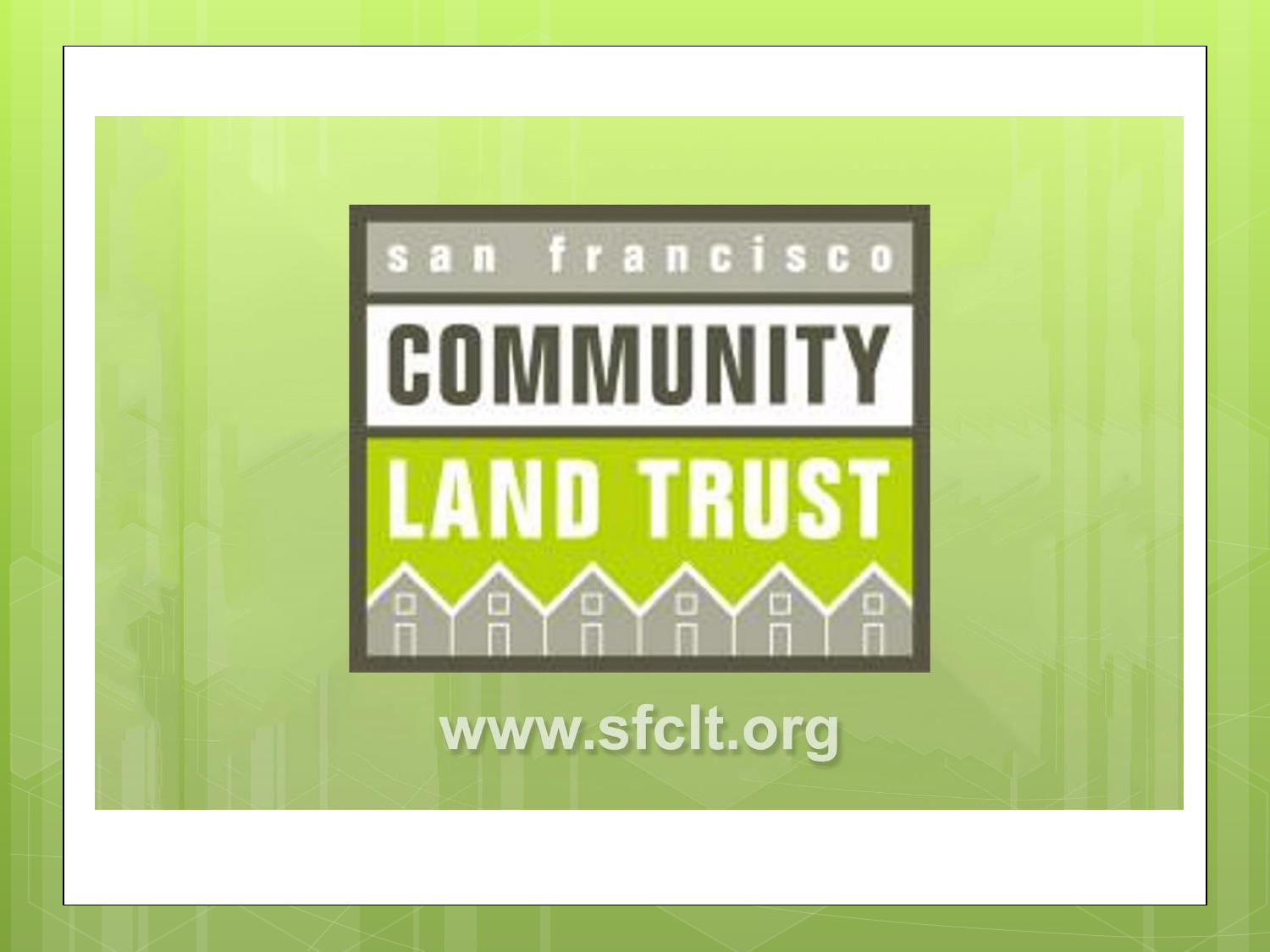



- **o** SFCLT preserves existing residents in existing buildings in existing neighborhoods by purchasing those buildings at market rate.
- **o** SFCLT targets 5-20 unit buildings where long-term tenants face imminent displacement.
- SFCLT also adds community and socioeconomic value by converting rental buildings into Housing Co-ops, sometimes.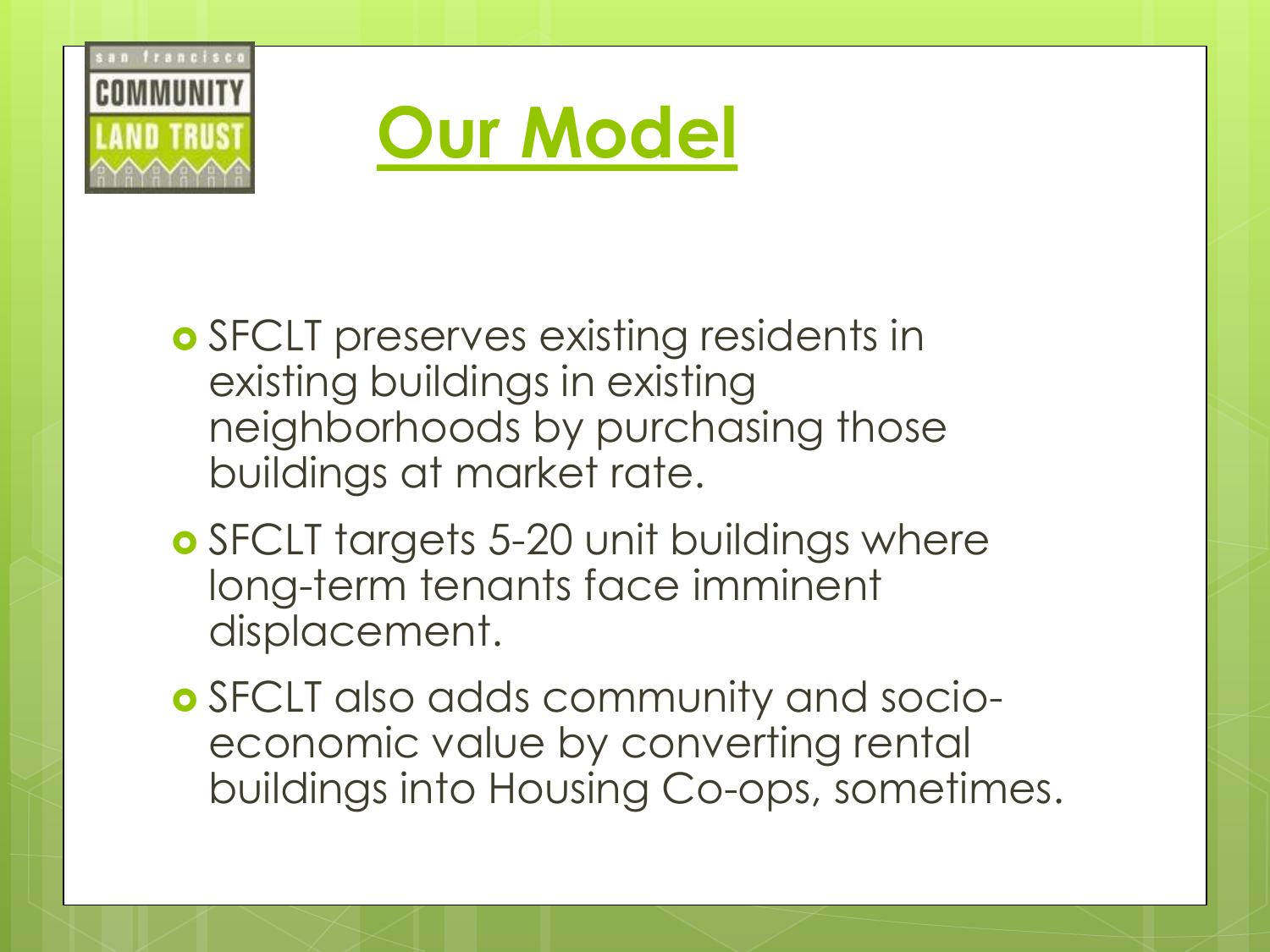## **City of San Francisco's "Strategic" Solutions**

o "Inclusionary" Housing – Main "tool" BMR Rental / BMR Ownership DALP/ 2nd Loan/other MOHCD \$ assistance **o** Small Site Acquisition Policy - 2009 Funded By community led ballot measures: **o** Housing Trust Fund o Proposition C!

Latest: Housing Accelerator Fund (*sfhaf.org*)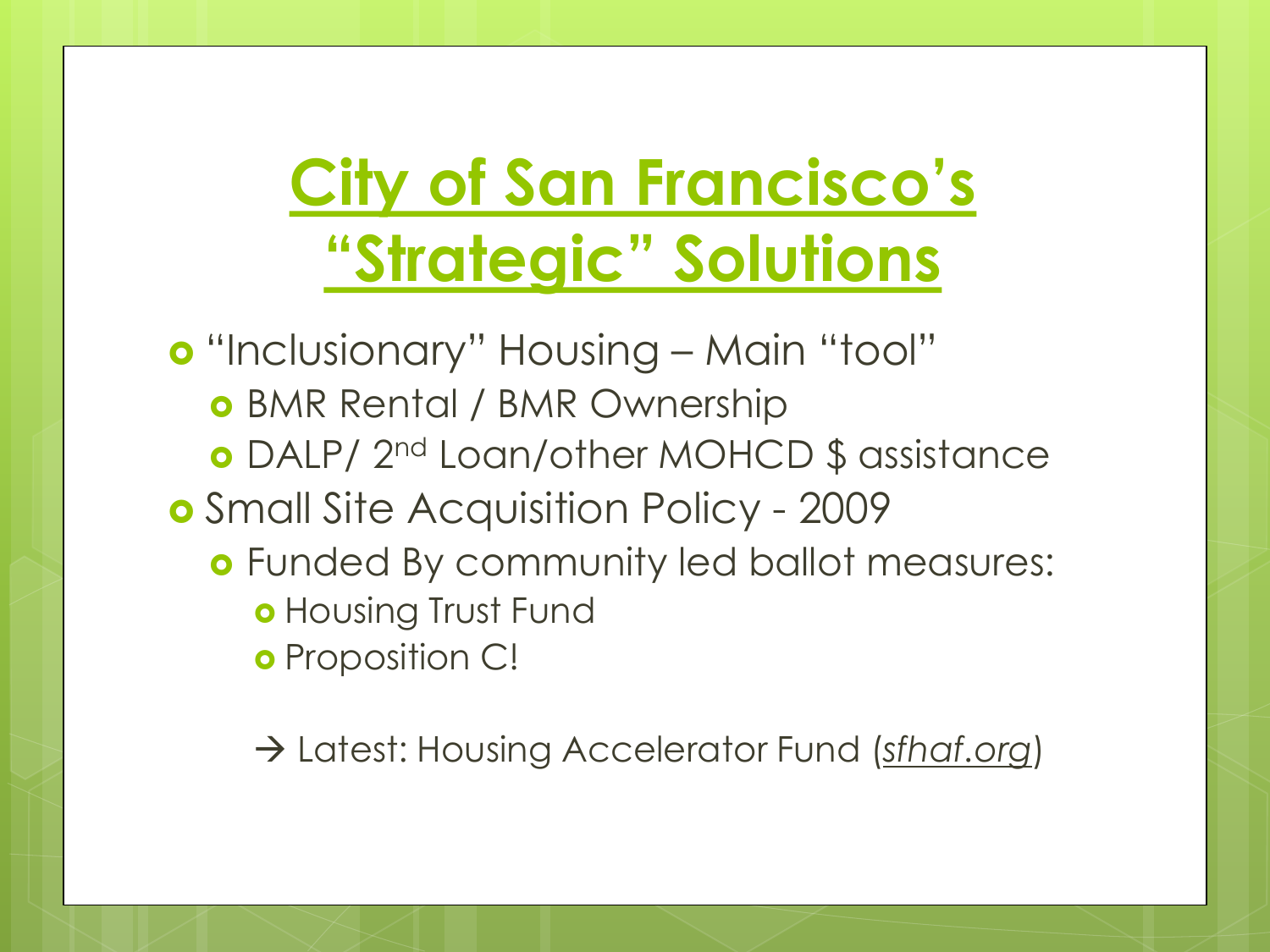# **Small Site Acquisition in SF**

- City policy approved in 2009 hooray!
- $\bullet$  "Small" = 5-25 units

### *BUT really only fits 7-25 units*

 Competitive market requires a more nimble acquisition process

### *AND 'rewards' potential 'bad actors'*

- **o** Scattered sites require new approach to property and asset management
	- *<u>MOST AHP's say → "you're crazy"</u>*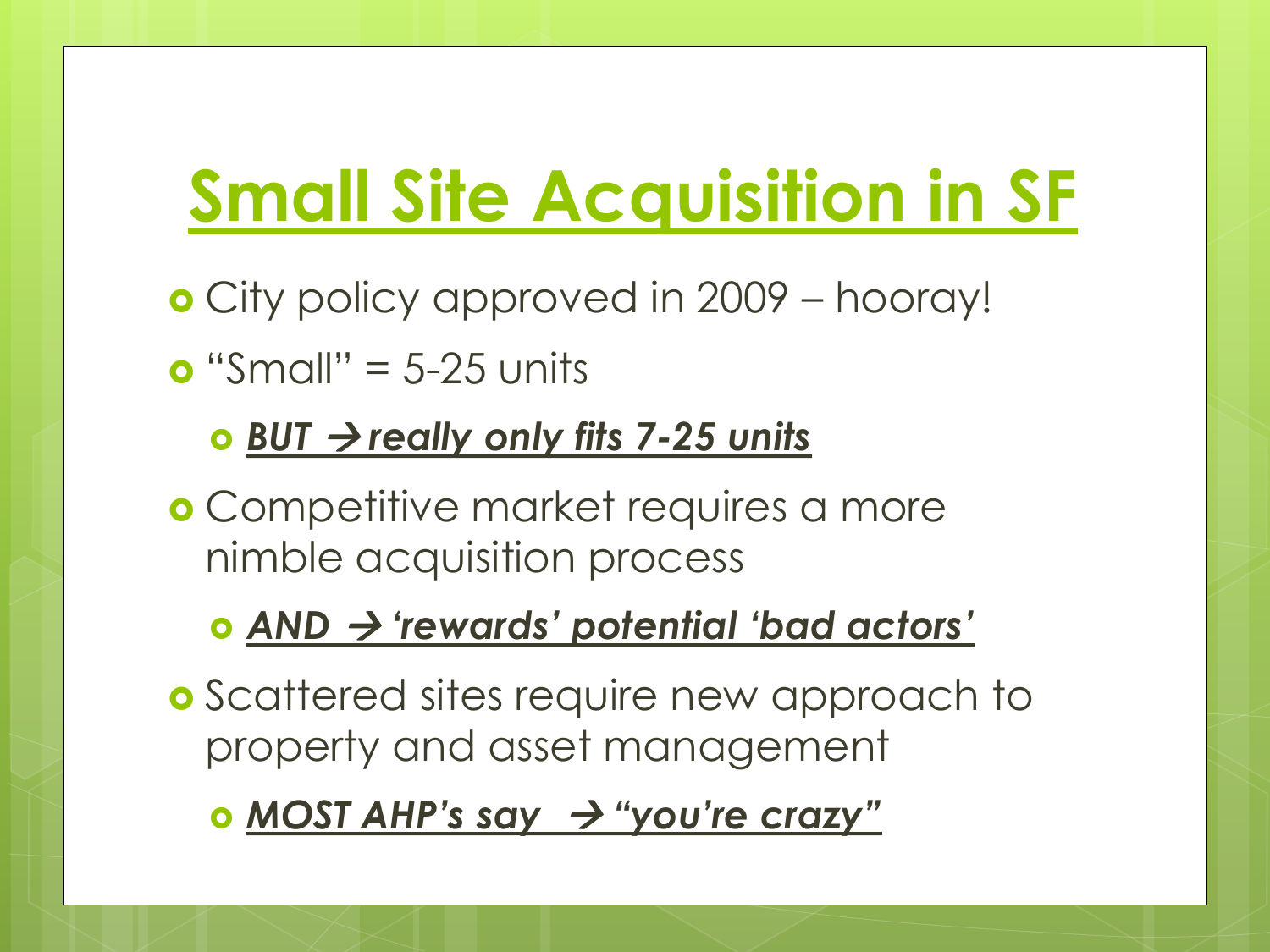## How is SSP Feasible?

#### **For \$1,000 of rent revenue, the project can carry approximately \$100,000 in hard debt**

#### **Assuming:**

- **•** \$500,000 total cost per unit
- **o** \$5,000 Annual Operating Cost per Unit
- **o** 1.10 Minimum Debt Service Coverage Ratio
- **o** 5% interest rate on the hard debt (e.g., mortgage amortized over 30 years)

| <b>Affordable Monthly</b><br><b>Rent per Unit</b> | Is affordable to a single<br>person household earning:<br>$%$ AMI | Can cover this much of a<br>mortgage (5% interest<br>amortized over 30 years) | Will need this much "Subsidy" from the City to<br>cover the gap between income and expenses |
|---------------------------------------------------|-------------------------------------------------------------------|-------------------------------------------------------------------------------|---------------------------------------------------------------------------------------------|
| \$500                                             | 30% (\$20,000)                                                    | \$20,000                                                                      | \$480,000                                                                                   |
| \$700                                             | 40% (28,000)                                                      | \$55,000                                                                      | \$445,000                                                                                   |
| \$900                                             | 50% (\$36,000)                                                    | \$85,000                                                                      | \$415,000                                                                                   |
| \$1,000                                           | 60% (\$43,000)                                                    | \$100,000                                                                     | \$400,000                                                                                   |
| \$1,200                                           | 70% (\$50,000)                                                    | \$130,000                                                                     | \$270,000                                                                                   |
| \$1,500                                           | 80% (\$57,000)                                                    | \$175,000                                                                     | \$225,000                                                                                   |
| \$1,800                                           | 100% (\$71,000)                                                   | \$225,000                                                                     | \$175,000                                                                                   |
| \$2,200                                           | 120% (\$85,000)                                                   | \$285,000                                                                     | \$115,000                                                                                   |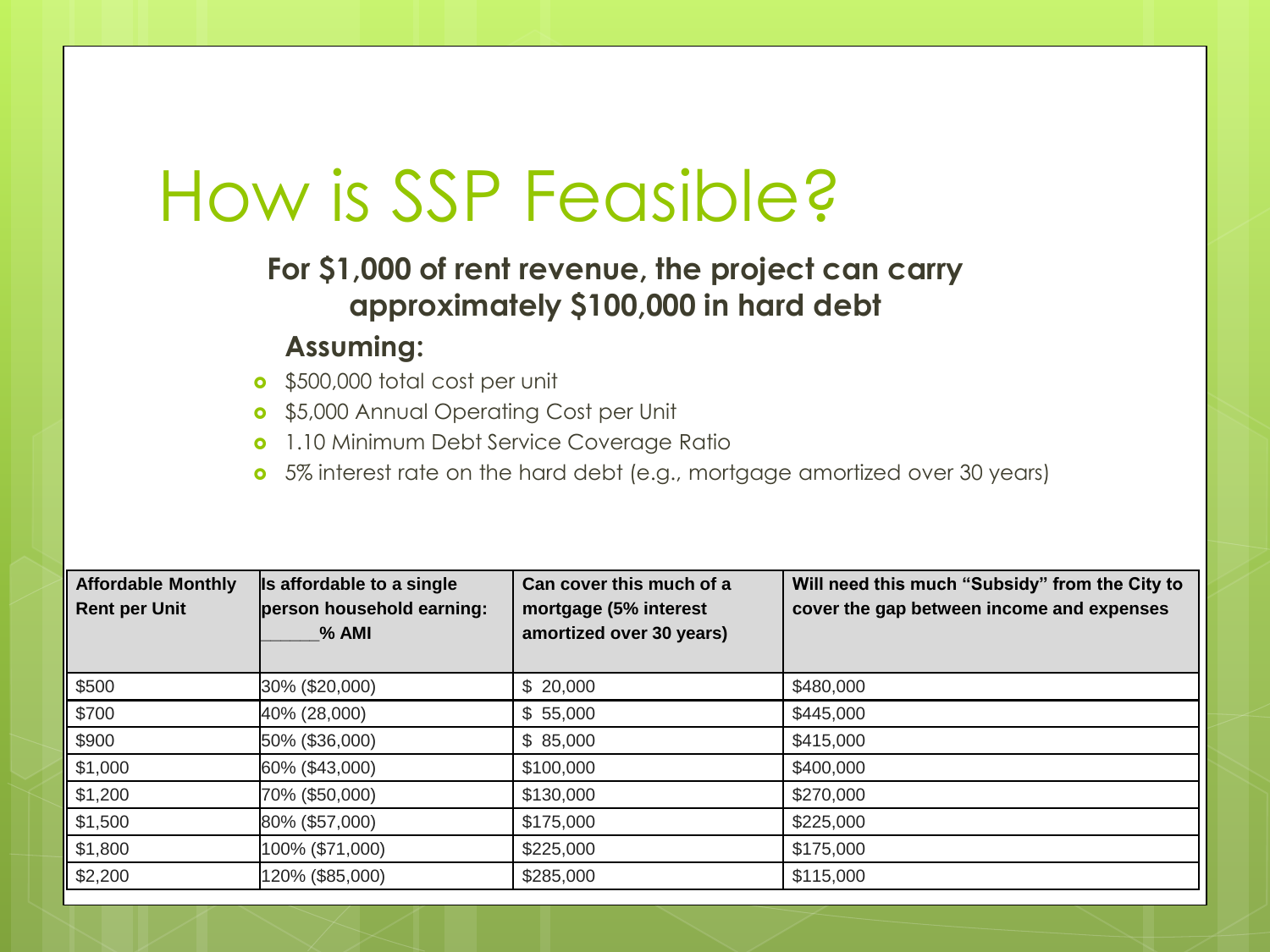# **Mixed-Income Buildings**

### **10-unit Building - Average 70% AMI**

| # Units        | % AMI          | # Units | % AMI          | # Units | % AMI     |
|----------------|----------------|---------|----------------|---------|-----------|
|                | 30% AMI        | 2       | 30% AMI        | 3       | 30% AMI   |
| $\overline{4}$ | 50% AMI        |         | 50% AMI        | 1       | 65% AMI   |
| 6              | 80% AMI        | 5       | 80% AMI        | 3       | 80% AMI   |
| $\overline{0}$ | 100% AMI       | 2       | 100% AMI       | 3       | 100% AMI  |
| 10             | <b>71% AMI</b> | 10      | <b>71% AMI</b> | 10      | 69.5% AMI |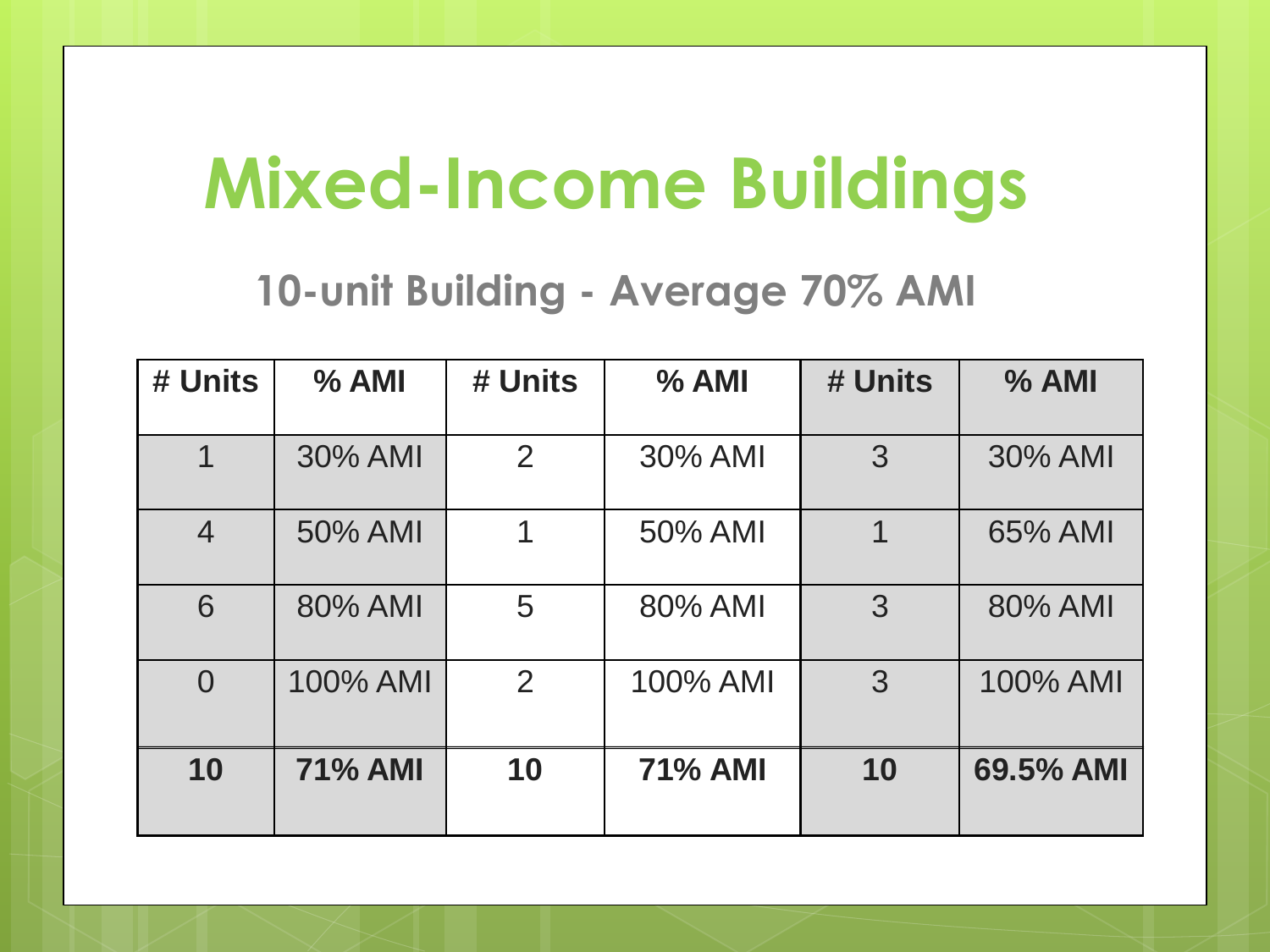#### **CURRENT CHALLENGE: 517-519 CASTRO**

An Edwardian three-unit built in 1879.

**o** Exceptional, highly visible location at 18th and Castro on the same block as Harvey Milk's camera shop.

**o** Iconic Sausage Factory sign is an important visual marker in the neighborhood akin to the Castro Theater sign or the rainbow flag at Harvey Milk Plaza.

**o** Two residential units, ground floor restaurant space with beer & wine license **o** Building offered empty at \$4.1M.

**o** Current rents for the residential units are \$2800 and \$3100.

**o** The second floor residential space, "Grand Central," has been a radical faerie collective house since 2004.